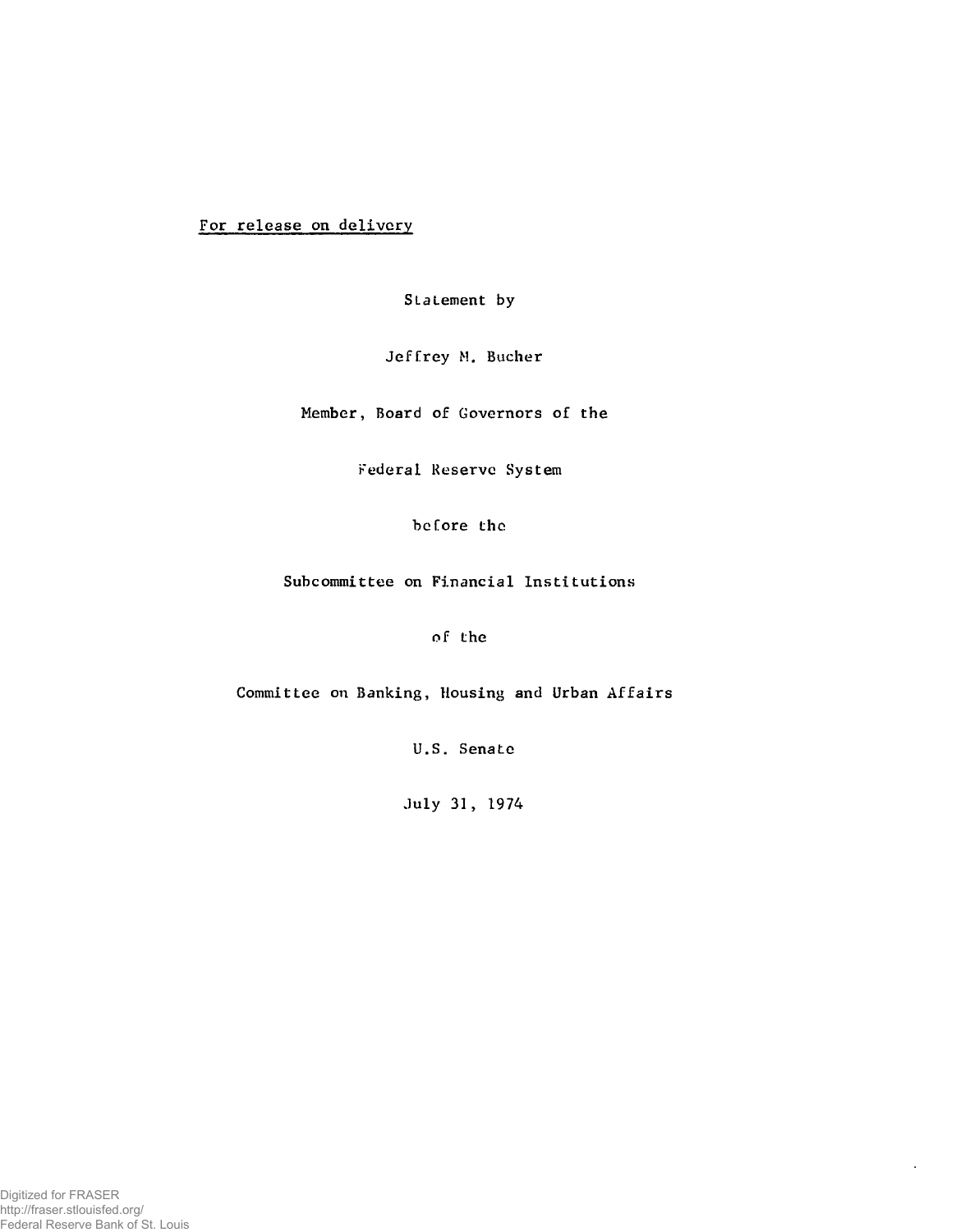Mr. Chairman and members of the Subcommittee, 1 am pleased to have the opportunity to present the view of the Board of Governors on proposals to authorize national banks, I'edera 1 ly-insured banks and savings and loan associations to charge their corporate borrowers interest rates that reflect current market conditions.

The Board has been concerned for some Lime with the impact which usury ceilings have on the availability of funds in local credit markets. It goes without saying that no one wants to pay higher rates of interest for borrowed money than is absolutely necessary. But at the same time, it is very important to insure the availability of credit and the flow of funds in all financial markets on an equitable basis. When interest rates in specific markets are limited to artificially low levels, the continued availability of credit in these markets will be severely threatened. Under such circumstances, lenders are likely to impose much stricter non-price lending terms in order to compensate for the relatively low nominal rates which can bo charged. And borrowers, finding it increasingly difficult to obtain financing in local markets, may be forced to seek funds from out of State sources.

There is no question but that the potential for disruption of credit flows in States with relatively low usury ceilings has increased greatly in recent months due to the general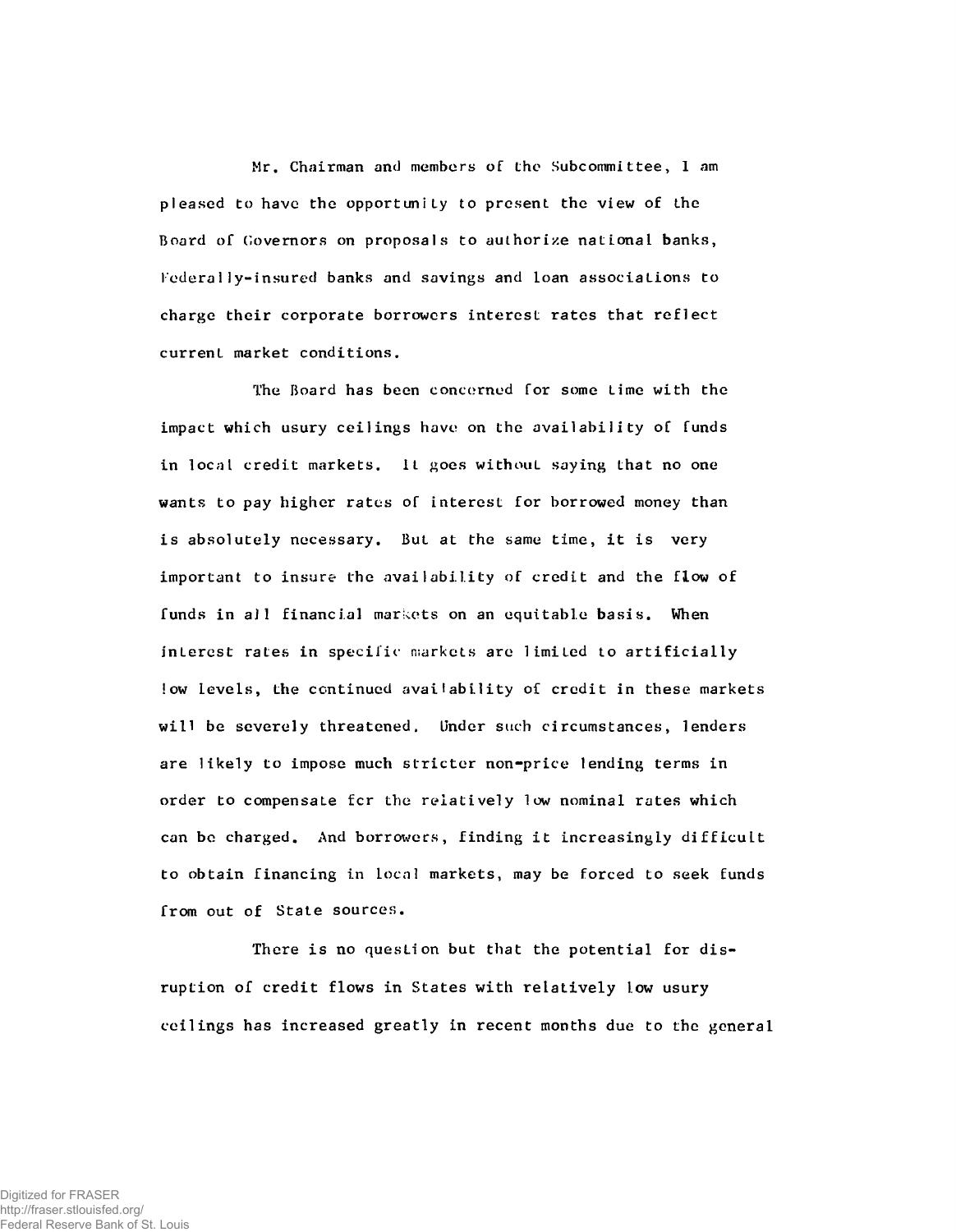increase of interest rates in competitively-determined markets. Large commercial banks have been paying rates of 12 per cent or more on large certificates of deposits in recent weeks in order to obtain loanable funds. These rates exceed by as much as 2 percentage points the maximum rates that banks are allowed to charge on loans to businesses in several States--including Tennessee, Arkansas and Montana. Since July, moreover, the prime rate charged by large money market banks to their best corporate customers has been at 12 per cent--also above the usury ceiling on business loans in the aforementioned States. It is reasonable to assume that many of the lending institutions in these States are finding it unattractive to lend at the relatively low usury rate, and since they cannot afford to compete effectively for money market funds, these institutions will find it increasingly difficult to continue to accommodate local credit needs of these conditions persist.

Our information--although limited--does indicate a noticeable slowdown in business lending at some of the larger banks in Tennessee and Arkansas in the last two months. In late April, the national prime rate rose above the 10 per cent usury ceiling that prevails in these two States, and in May and June commercial and industrial loans at 12 of the large Tennessee and Arkansas banks (the only regional banks for which we have current data) declined by approximately 5-1/2 per cent. This decline contrasts with experience in the comparable months of previous years, when loans at these banks generally increased;

-2-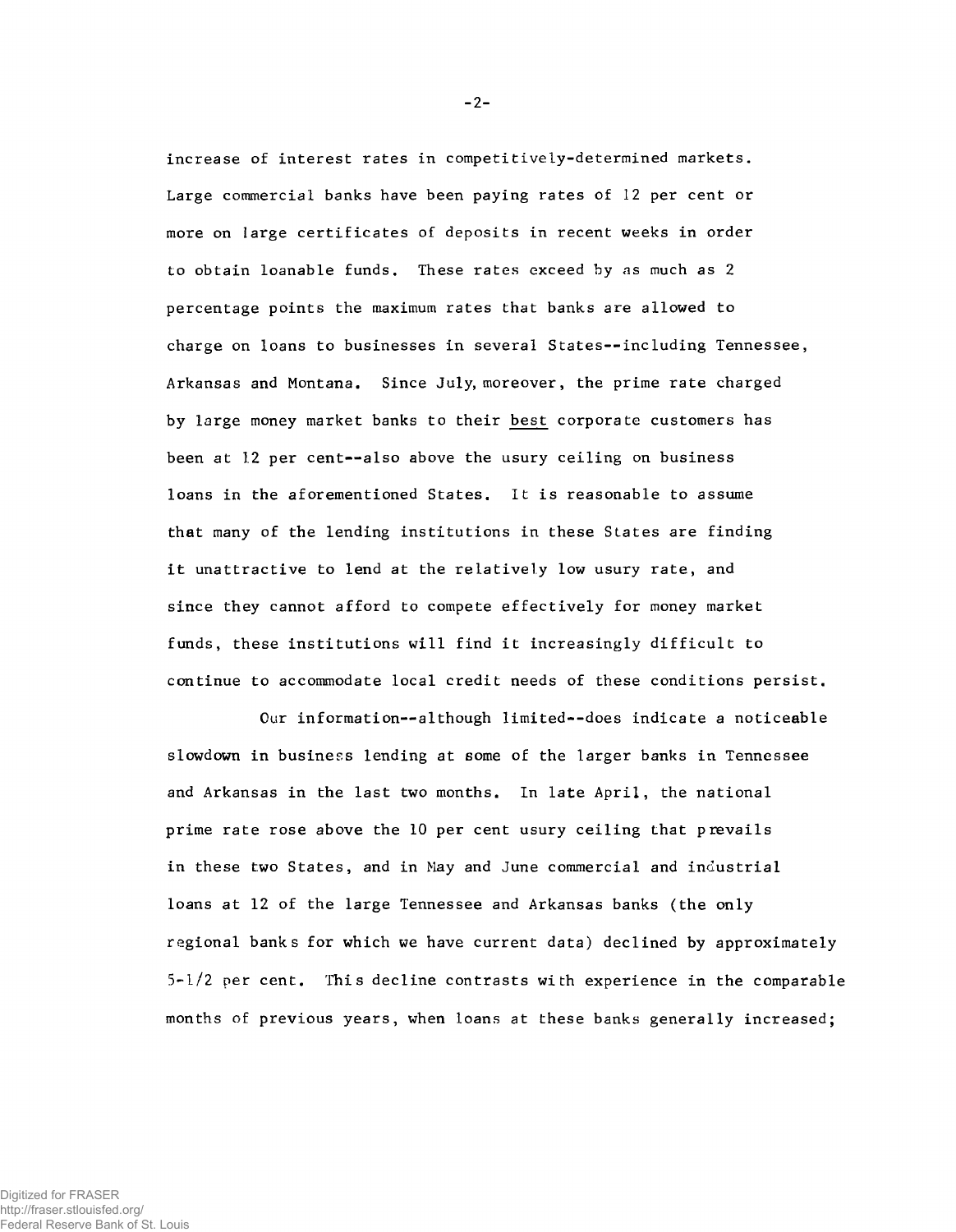and it contrasts especially with the continued substantial expansion this past spring in business loans at other large banks around the country. 1L might also be noted that in the last few weeks Federal funds--which are overnight loans sold by one bank to another— have traded at rates above 12 per cent. Thus, there is some temptation for banks in States like Tennessee, Arkansas, and Montana to sell Federal funds or to direct their money into other more attractive investments, rather than to lend to local borrowers at the 10 per cent ceiling rate.

Because of distortions such as these that result from artificially low rate limitations, the Board strongly encourages efforts to reduce the restraints imposed on local credit markets by usury ceilings. We would prefer that remedial action to correct these inequities be undertaken at the State level, and in this regard we believe that States should promptly reevaluate their usury laws in light of recent experience. We understand, however, that in some States this is a constitutional problem which may require considerable time to resolve. In view of this, and given the urgency of the problems developing in some markets currently, the Board supports the emergency measure proposed by S.3817 as a means of providing some relief to these markets.

 $-3-$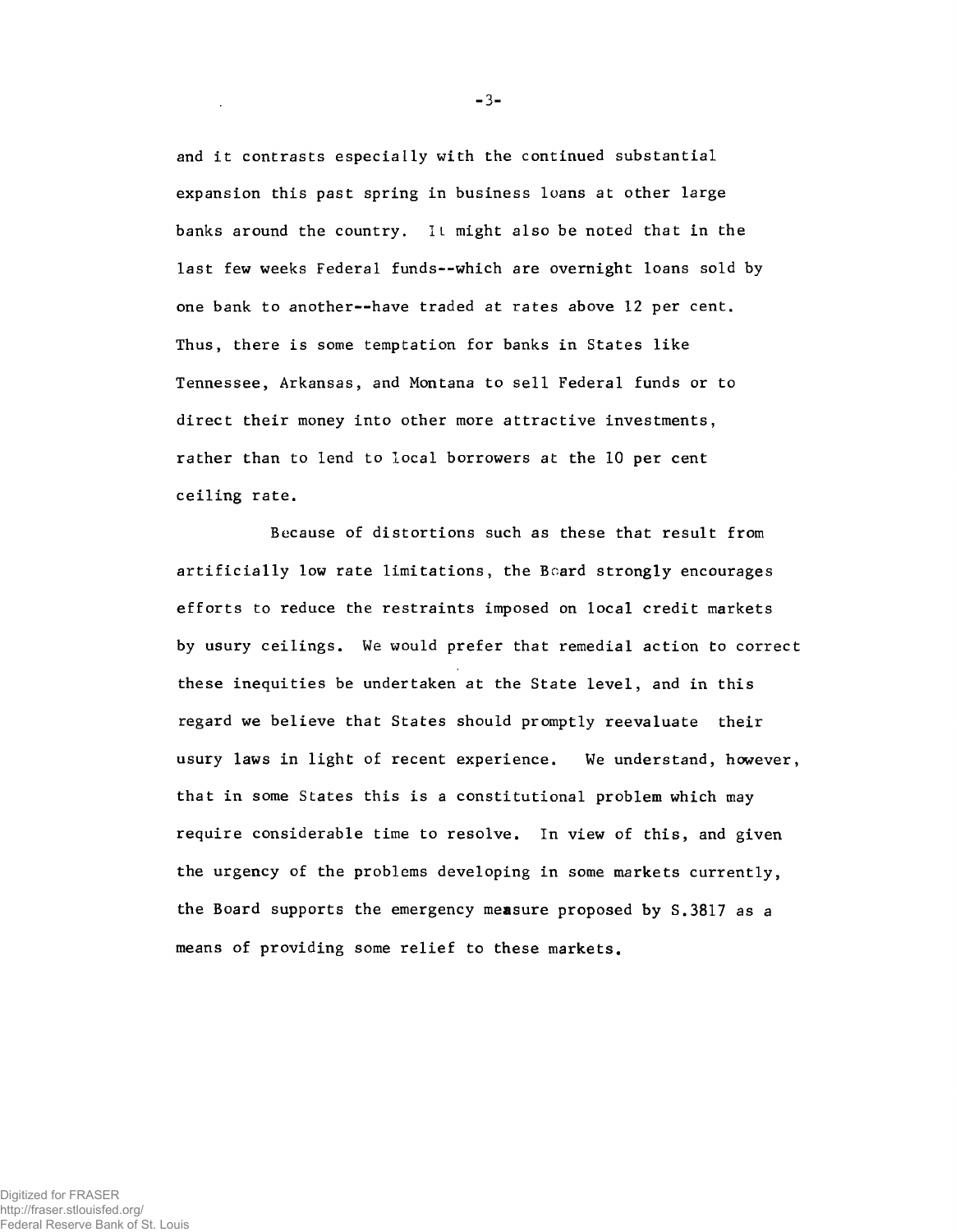The Board has reservations about two specific items in the pending bill. First, we strongly urge that the maximum loan rate which institutions will be allowed to charge not be tied to the Federal Reserve discount rate. As you are aware, the discount rate is a policy rate, administered by the Federal Reserve for monetary policy purposes. It is not a market-determined rate, and at times may not move in parallel with market rates.

Instead the Board would advise that the loan rate be tied to a market-determined interest rate, one which more clearly responds to changes in credit market conditions. We suggest for this purpose the rate paid on 90-day Treasury bills, and specifically the average rate paid over the preceding month or quarter on such bills. The bill rate is published weekly and is a familiar rate to lending institutions. If the loan rate were tied to such a market rate, then adjustments would be made automatically to changing market conditions, whereas this might not necessarily be the case if the base rate used were the discount rate.

The second concern which the Board has with the proposed bill is that the legislation would apply only on loans to corporations and would exclude all noncorporate borrowers. For equity reasons the Board believes that the bill should be expanded to cover all loans for business purposes. Indeed, if lending institutions are allowed to charge higher rates on loans to corporations, we can foresee sharp

 $-4-$